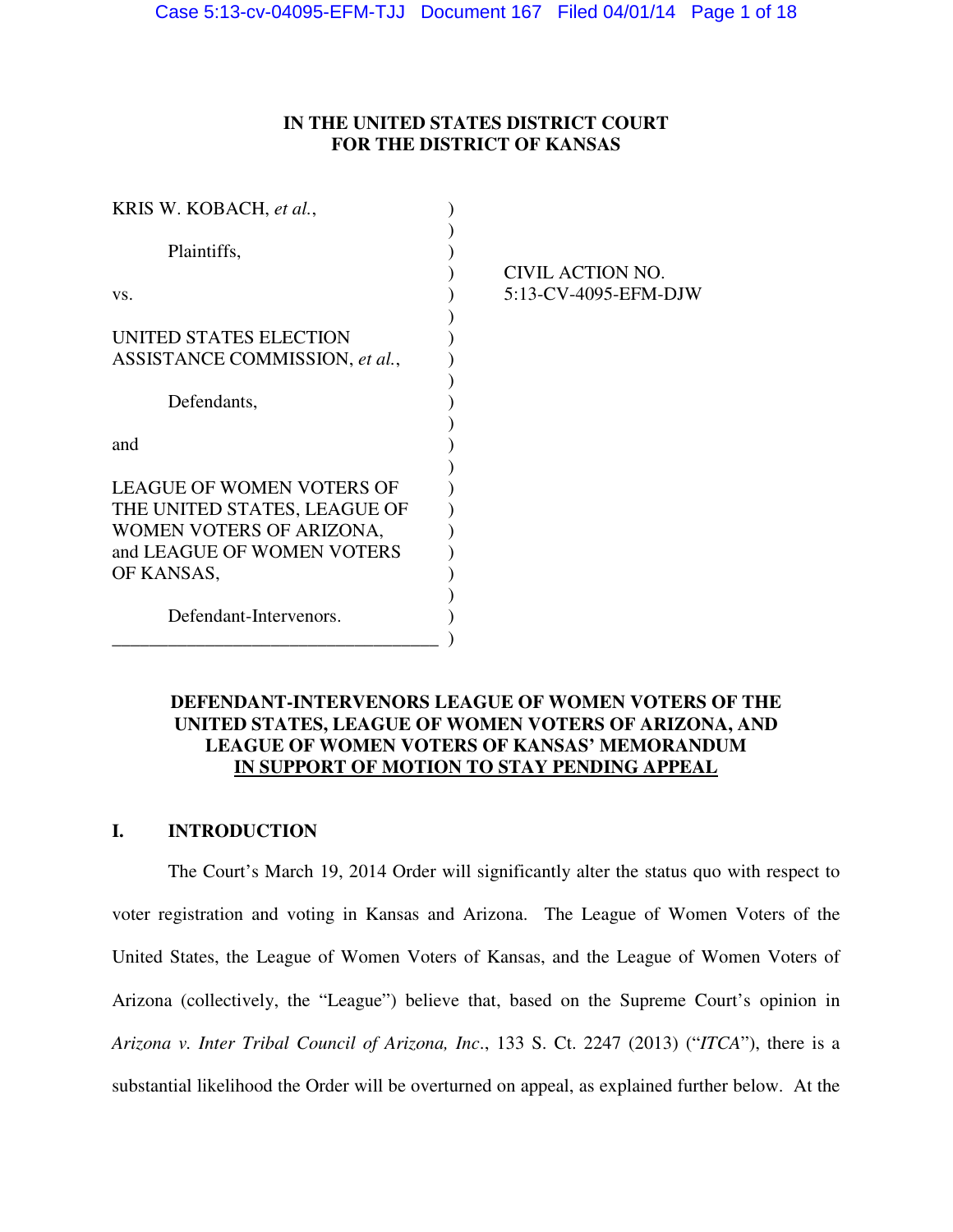#### Case 5:13-cv-04095-EFM-TJJ Document 167 Filed 04/01/14 Page 2 of 18

very least, there are "serious, substantial, difficult, and doubtful" questions on the merits—which is all the League is required to show to justify a stay of the Order when the balance of harms weighs in its favor, as it does here. *See F.T.C. v. Mainstream Mktg. Servs., Inc.*, 345 F.3d 850, 852-53 (10th Cir. 2003).

The immediate impact of the Court's order will be that Kansas and Arizona citizens who attempt to register to vote using the federal voter registration form without documentary proof of citizenship will have their registrations rejected and will be unable to vote unless they subsequently supply such documentation. This impact will fall most heavily on members of communities that are already underrepresented at the polls—the very communities the League targets with its voter registration drives. Minorities, the elderly, and people with comparatively low incomes disproportionately lack documentary proof of citizenship. *Citizens without Proof: A Survey of Americans' Possession of Documentary Proof of Citizenship and Photo Identification*, Brennan Center for Justice, 2-3 (November 2006), http://www.brennancenter.org/analysis/citizens-without-proof. Women with changed names and individuals born outside of Kansas and Arizona would also face additional difficulties. Only 48% of voting-age women have ready access to birth certificates with their current legal name, and only 66% have access to *any* proof of citizenship with their current legal name. *Id*. In order to register to vote, they may be required to go through the additional step of swearing out an affidavit explaining the discrepancy. *See* Kan. Stat. Ann. 25-2309(q).

Another group that will suffer harsh consequences is naturalized citizens. At a recent naturalization ceremony in Johnson County, Kansas, the League attempted to assist newly naturalized citizens to register to vote using a special state iPad provided by the county board of elections to photograph the naturalization papers to meet the documentary proof of citizenship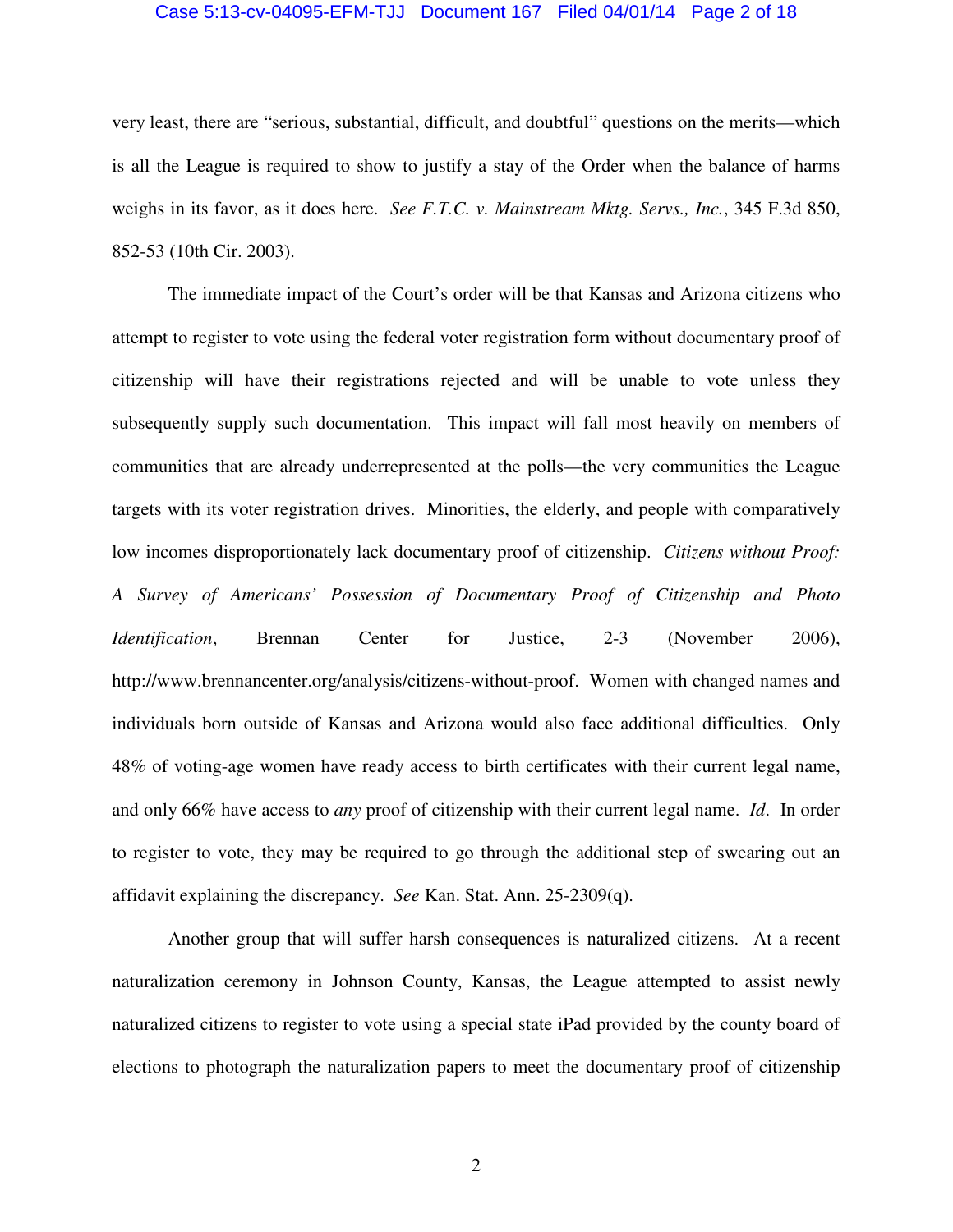#### Case 5:13-cv-04095-EFM-TJJ Document 167 Filed 04/01/14 Page 3 of 18

requirement for state elections. Declaration of Dolores Furtado in Support of Motion to Stay ¶¶ 15-20 (attached hereto as Exhibit 1). Federal officials on site prevented the League from using the iPad to photograph naturalization papers—and also prevented a registrant from photographing his own certificate using his own device—stating that it is unlawful to photograph citizenship papers. (*Id.*) For many new citizens, naturalization certificates may be their only proof of citizenship. If those cannot be copied, new citizens will face an extra burden to appear in person at an election office in order to register to vote using the Federal Form. But the Federal Form was intended for use as *mail* registration, where applicants could simply complete and mail in the Federal Form without postage or an envelope. The additional requirement of providing documentary proof of citizenship negates the usefulness of voter registration application by mail, burdening citizens using the Federal Form and making it much more difficult for voter registration organizations to assist them.

In short, if the Court's order is overturned on appeal, thousands of voters will have been wrongfully prevented or otherwise deterred from voting—the very essence of irreparable harm.

The second major impact of the Court's order will be to hinder the voter registration drives of the League and other community groups. For decades, the League has helped Kansas and Arizona citizens to register to vote by assisting them in completing voter registration forms and submitting those forms to state officials. In the wake of the Court's order, all the League will typically be able to do is hand out forms and hope that people will be able to locate their citizenship documents at home, make photocopies, and mail them in with completed voter registration forms, despite the fact that the Federal Form was designed as a postcard.

Congress' express intent in enacting the NVRA was to simplify the voter registration process and "increase the number of eligible citizens who register to vote." 42 U.S.C. § 1973gg.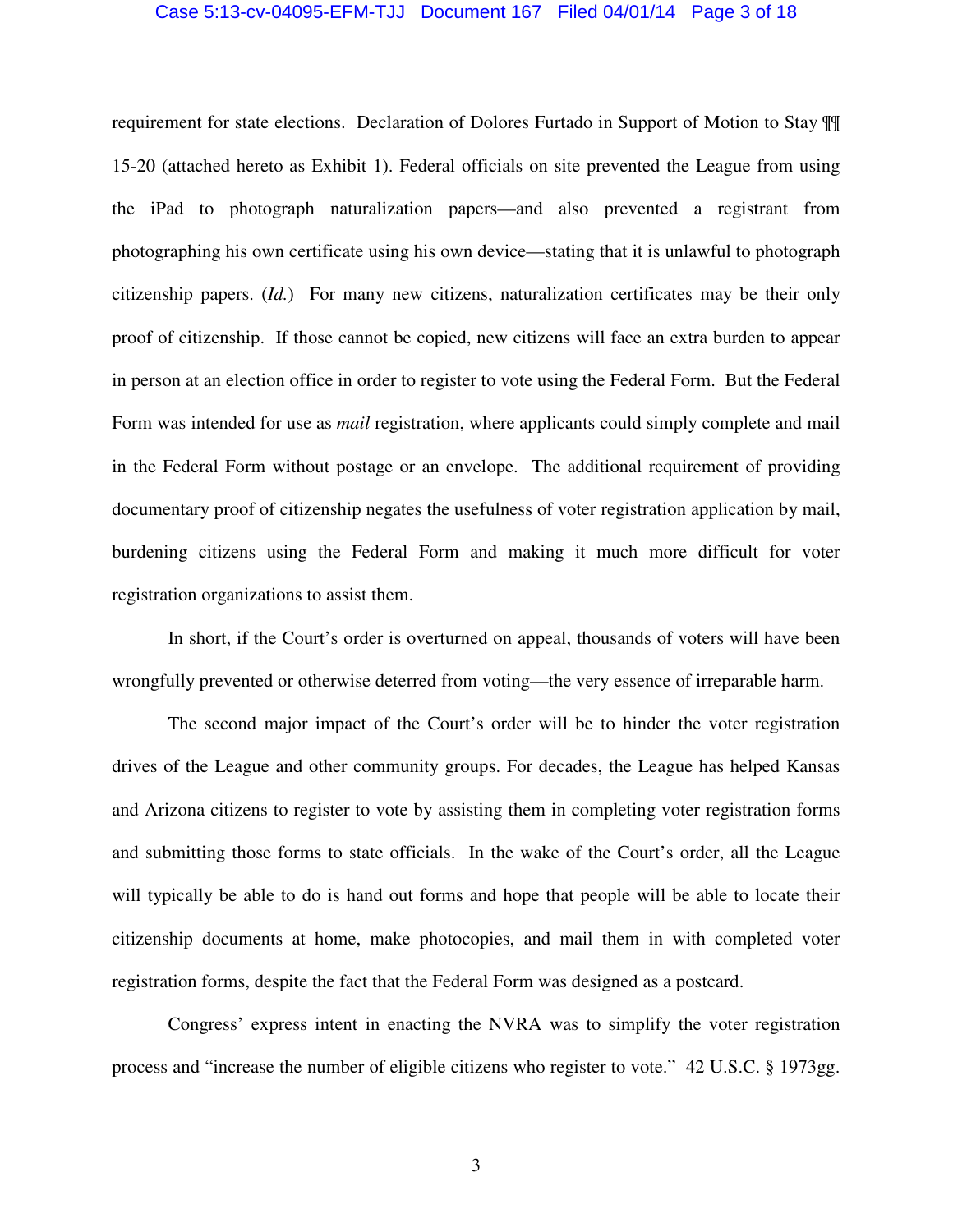#### Case 5:13-cv-04095-EFM-TJJ Document 167 Filed 04/01/14 Page 4 of 18

Since the Court's Order would have a detrimental effect on that goal as well as on the subsidiary goal of promoting voter registration drives of the sort the League typically conducts, the League respectfully requests that the Court stay the Order pending appeal, or in the alternative, enter a temporary stay so that the League may apply to the Tenth Circuit for a stay pending appeal.

## **II. ARGUMENT**

### **A. Legal Standard**

When deciding a motion for a stay pending appeal, a district court generally considers four factors: (1) whether the stay applicant has demonstrated a strong likelihood of success on the merits; (2) whether the applicant will suffer irreparable harm absent a stay; (3) whether a stay will substantially injure other parties to the proceeding; and (4) whether the public interest favors a stay. *Hilton v. Braunskill*, 481 U.S. 770, 776 (1987); *accord Nken v. Holder*, 556 U.S. 418, 426 (2009). In the Tenth Circuit, the factor concerning likelihood of success on the merits is "somewhat relaxed" where the three factors relating to harm (factors two through four) "tip decidedly in [the moving party's] favor." *F.T.C. v. Mainstream Mktg. Servs., Inc.*, 345 F.3d 850, 852-53 (10th Cir. 2003). In that situation, the requisite probability of success on the merits is demonstrated "when the petitioner seeking the stay has raised questions going to the merits so serious, substantial, difficult, and doubtful as to make the issue ripe for litigation and deserving of more deliberate investigation." *Id.* (internal quotation marks omitted).

### **B. The League is Likely To Succeed On Appeal**

 In its March 19, 2014 Order, this Court concluded that Congress has not spoken to the issue of whether states may require documentary proof of citizenship and that the EAC has a nondiscretionary ministerial duty to alter the Federal Form. The League believes that these conclusions are at odds with the Supreme Court's decision in *ITCA*, and thus that Defendant-Intervenors are likely to succeed on appeal.

4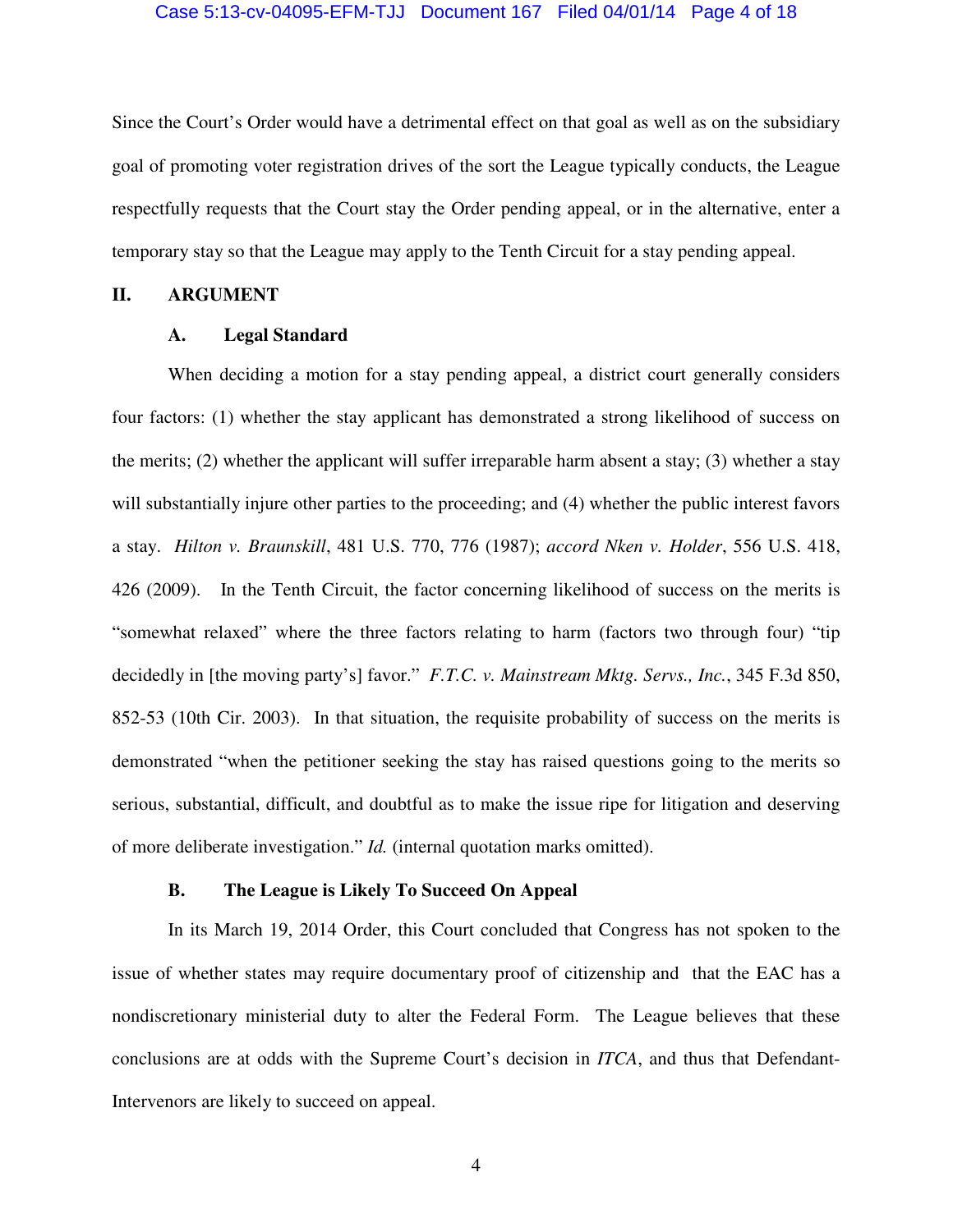#### Case 5:13-cv-04095-EFM-TJJ Document 167 Filed 04/01/14 Page 5 of 18

 In *ITCA*, the Supreme Court found that Congress intended to preempt state voter registration requirements in the Federal Form, creating a framework in which the Federal Form would serve as a "backstop" to the potentially onerous requirements states imposed on their own voter registration forms. After listing the criteria for the Federal Form, including that the form "may require only such identifying information . . . and other information . . . as is necessary to enable the appropriate State election official to assess the eligibility of the applicant," 42 U.S.C. 1973gg-7(b)(1), Congress delegated to the EAC the authority to determine the form's contents based on those criteria. While the Supreme Court did not explicitly decide whether the NVRA precludes documentary proof of citizenship, it did not need to—the EAC had already decided that issue, and the Court determined that the EAC possessed the authority to so decide. *ITCA*, 133 S. Ct. at 2259. Indeed, the Supreme Court explicitly acknowledged the EAC's discretionary authority, *see id.*, and further underscored that authority by directing Arizona to renew its request before the EAC, *see id.* at 2260, an instruction that would be have been futile had the EAC actually been powerless to deny the State's request.

 The Supreme Court repeatedly emphasized in *ITCA* that the Federal Form is not supposed to mirror the states' voter registration requirements but is meant to reflect federal requirements, as decided by Congress and delegated to the EAC. As the Supreme Court recognized, if the Federal Form were subject to the same requirements as a state's own voter registration form, it would "cease[] to perform any meaningful function, and would be a feeble means of 'increasing the number of eligible citizens who register to vote in elections for Federal office.' 42 U.S.C. § 1973gg(b)." *ITCA*, 133 S. Ct. at 2256. The Supreme Court understood that the purpose of the Federal Form was to have uniform requirements that did not allow states to burden voters using the Federal Form, thus ensuring that, "[n]o matter what procedural hurdles a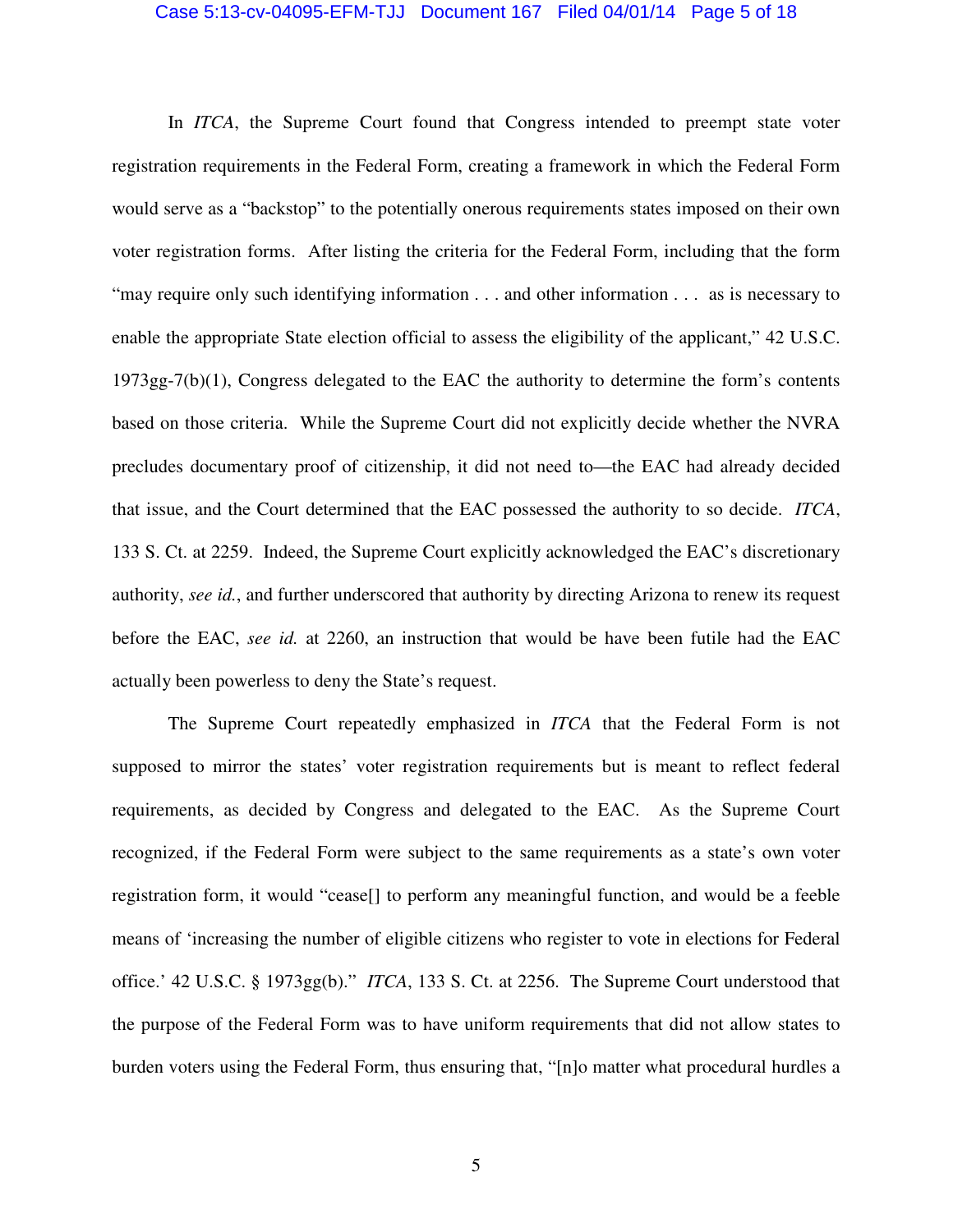#### Case 5:13-cv-04095-EFM-TJJ Document 167 Filed 04/01/14 Page 6 of 18

State's own form imposes, . . . a simple means of registering to vote in federal elections will be available." *Id.* at 2555 (footnote omitted). The Court's decision in this regard resonates with the EAC's finding that documentary proof of citizenship violates the NVRA, since documentary proof of citizenship is a "procedural hurdle" that a state may impose through its own form, but which runs directly counter to the purpose of the Federal Form.

 The Supreme Court also made clear that EAC has discretion in determining the contents based on its interpretation of the NVRA, unfettered from state requirements. The Court explicitly acknowledged that the EAC has "validly conferred discretionary executive authority" to interpret the NVRA as part of its mission to determine the contents of the Federal Form, *id.* at 2259,<sup>1</sup> deferring to the EAC's interpretation that " $\frac{1973gg-7(b)(1)}{258}$  acts as both a ceiling and a floor with respect to the contents of the Federal Form." *Id.* In other words, the Court accepted the EAC's interpretation that only information "necessary" to determine the applicant's eligibility could be included on the Federal Form, meaning that not everything the states requested would automatically be included on the Federal Form.

 Moreover, the roadmap laid out by the Supreme Court makes clear that the decision of whether or not to include documentary proof of citizenship on the Federal Form belongs to the EAC: if the states themselves were entitled to determine the information "necessary to enable the appropriate State election official to assess the eligibility of the applicant," 42 U.S.C. § 1973gg–  $7(b)(1)$ , directing Arizona to renew its request to the EAC would be wholly unnecessary. After

 1 Indeed, the authority of the EAC to deny Arizona's request was never at issue in *ITCA*. The Supreme Court takes for granted that the EAC has legitimate decision-making power in determining what to include on the Federal Form. *See, e.g.*, *ITCA,* 133 S. Ct. at 2251 ("The contents of . . . the Federal Form are prescribed by a federal agency, the Election Assistance Commission."); *id.* at 2251-52 ("The Election Assistance Commission is invested with rulemaking authority to prescribe the contents of that Federal Form"); *id.* at 2252 ("Each statespecific instruction must be approved by the EAC before it is included on the Federal Form.").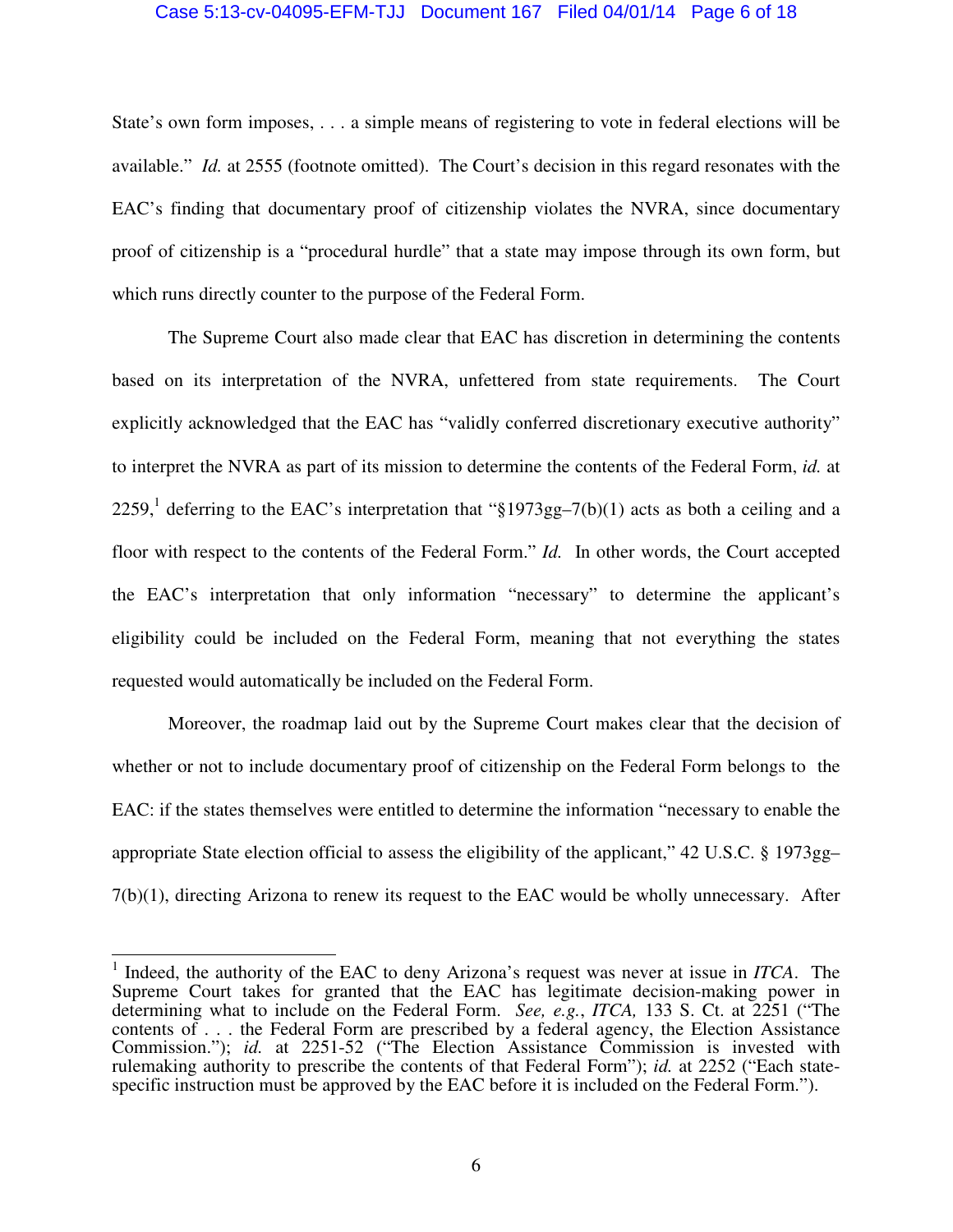### Case 5:13-cv-04095-EFM-TJJ Document 167 Filed 04/01/14 Page 7 of 18

all, the Court knew Arizona had enacted a documentary proof-of-citizenship law, and yet did not decide the matter on that basis.<sup>2</sup> Instead, the Court held that Arizona needed to go back to the EAC and show that it would otherwise be "precluded" from enforcing its citizenship requirement. *ITCA*, 133 S. Ct. 2258-59. In doing so, the Court made clear that the EAC had the authority to reject Arizona's request.

 In short, not only did Congress preempt Plaintiffs' documentary proof-of-citizenship requirement, but the Supreme Court made clear that the ultimate decision-making power with respect to the contents of the Federal Form rests with the EAC. Furthermore, because Plaintiffs failed to show that they would be precluded from enforcing their voter eligibility requirements an issue this Court did not decide, but is the key issue under the *ITCA* roadmap—the Defendant-Intervenors are likely to prevail on appeal.

### **C. Defendant-Intervenors Would Suffer Irreparable Harm Without a Stay**

The Court should also issue a stay because Defendant-Intervenors and the voters they assist will suffer irreparable harm without one. For two decades, the Federal Form has provided a simple and accessible way for citizens to register to vote and for community-based organizations to conduct voter registration drives. In the absence of a stay, the Federal Form could be significantly altered a few months before a federal election, confusing voters, keeping eligible citizens off the voter rolls, and hindering Defendant-Intervenors in their mission to assist

<sup>&</sup>lt;sup>2</sup> During the February 11, 2014 hearing, this Court observed the absurdity of Plaintiffs' position when taken to the extreme, offering the following hypothetical:

<sup>[</sup>A]ssume with me that the legislature of the State of Kansas passes a law, and the governor signs, saying that people of Swedish ancestry are not smart enough to vote and so they will be disenfranchised. It's now the law of the state of Kansas. Does the EAC have a nondiscretionary duty to adopt that position?

*See* Hr'g Tr. 15:13-19 Feb. 11, 2014. After attempting to sidestep the issue, Plaintiffs finally admitted that their stance leads to this uncomfortable conclusion. *Id.* at 16:11-25.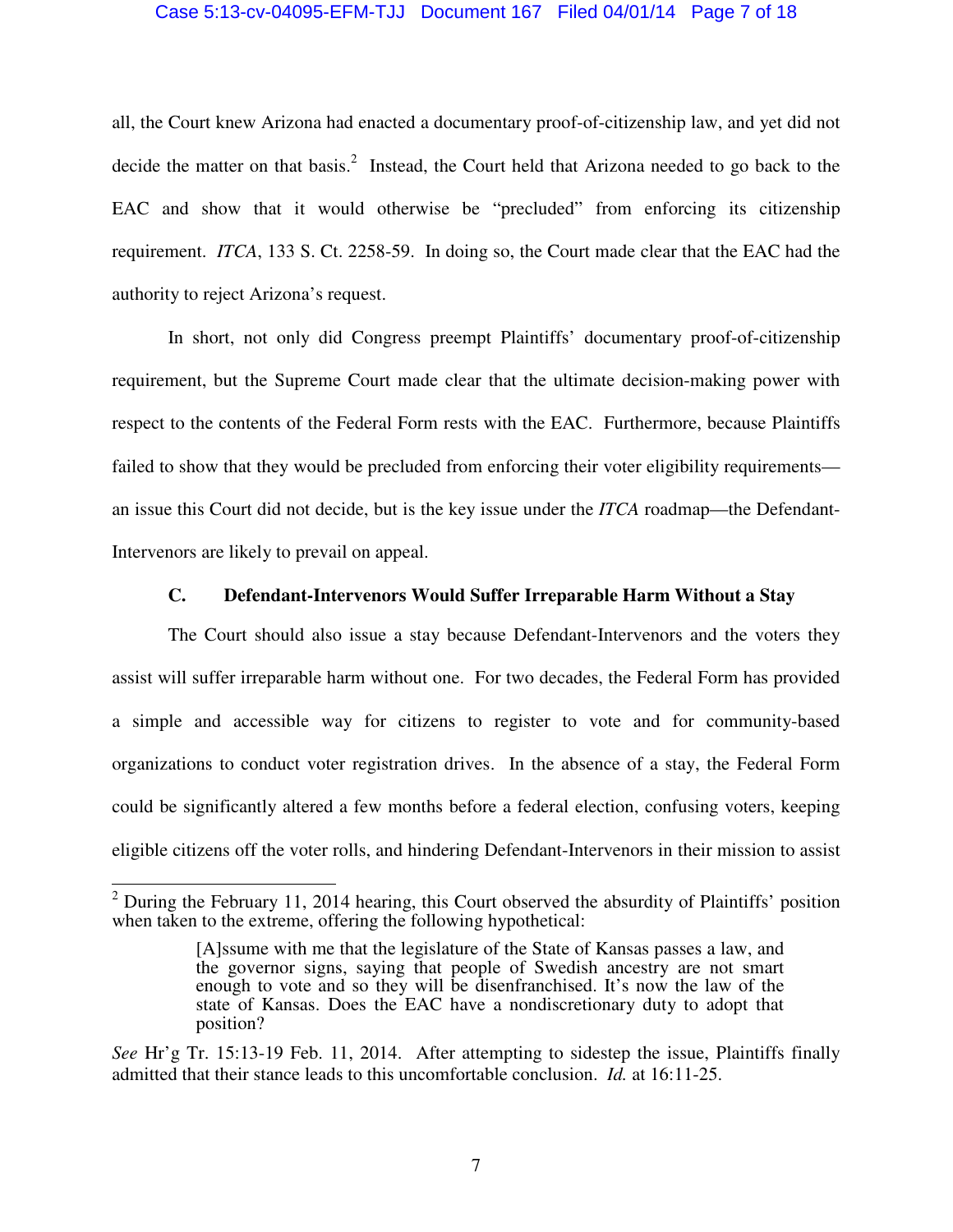#### Case 5:13-cv-04095-EFM-TJJ Document 167 Filed 04/01/14 Page 8 of 18

eligible citizens to participate in their democracy. Suddenly changing the Federal Form's procedures would complicate the League's work in any context, but those complications will be particularly costly in 2014, where elections for federal and statewide office will take place in both Arizona and Kansas. Before the Court's order, the League and other voter registration groups were able to use the Federal Form unfettered by any state documentation requirements in their voter registration activities, and the states were obligated to "accept and use" it. If the Court's order is immediately enforced, the documentary proof of citizenship requirement will further interfere with the League's voter registration activities in two ways. First, it deprives the League and other voter registration groups of the ability to help register eligible citizens who lack the states' prescribed documents. Second, the loss of the Federal Form will make it difficult or impossible for many League chapters to run voter registration drives, and for those that can, will force the League to expend significantly more labor on less effective ways of helping voters. The Court's order will also tangibly harm those citizens who lack the documentation required by the states or who will face additional obstacles in using the documentation they have. For example, League members were recently prohibited from photographing naturalization certificates for newly naturalized citizens as documentary proof of citizenship for voter registration. Furtado Decl. in Supp. of Mot. to Stay ¶¶ 15-20. These individuals will now lack any means of registering to vote through the League's naturalization ceremony voter registration drives, even though they have just obtained the most elementary documentary proof of citizenship.

Moreover, many citizens will likely be unaware of the new requirements and may unwittingly submit incomplete Federal Forms. Should a stay be denied and the Court's order be reversed on appeal, those voters whose registrations were unlawfully rejected or who were

8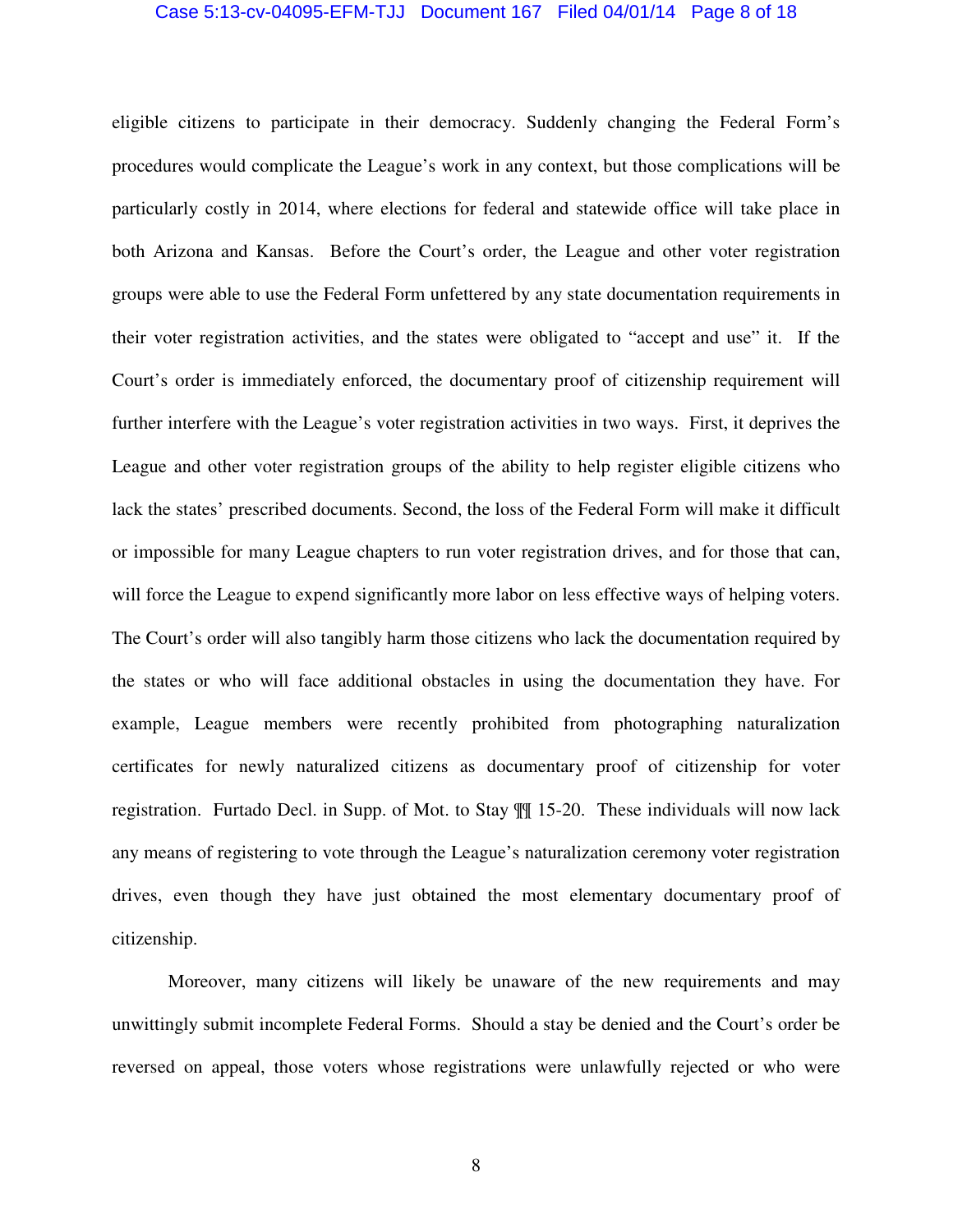#### Case 5:13-cv-04095-EFM-TJJ Document 167 Filed 04/01/14 Page 9 of 18

misinformed about their registration status would have no apparent recourse. The Court should avoid this possibility by preserving the status quo until the election.

 The harms imposed by the state forms' requirements are well established in this Court and the administrative record; those harms will only spread now that these requirements apply to every new voter registration in Arizona and Kansas. In both states, the League's activities were constrained by the states' documentary requirements, and the organization has registered fewer voters because of the state form's requirements. EAC000714 (Declaration of Robyn Prud'homme-Bauer, President of the League of Women Voters of Arizona ¶ 16 ("EAC Prud'homme-Bauer Decl.")); EAC000737-38 (Declaration of Dolores Furtado, President of the League of Women Voters of Kansas ¶¶ 15, 19 ("EAC Furtado Decl.")). One League chapter in Kansas went from registering over 300 voters in 2012 to under 40 in all of 2013. EAC000738 (EAC Furtado Decl. ¶ 20). Under the states' laws, the organization is often unable to help people complete voter registrations because it is not logistically feasible for its volunteers to copy and handle the necessary documentation. EAC000715-16 (EAC Prud'homme-Bauer Decl.  $\P\P$  18-21); EAC000738-40 (EAC Furtado Decl. ¶¶ 18-28). In an Arizona county, the local League chapter distributes information to prospective voters but is unable to help voters complete the registration process, as the League has traditionally done for decades. EAC000715 (EAC Prud'homme-Bauer Decl. ¶ 18). In a different Arizona county, the local League chapter sometimes submits forms without documentary proof of citizenship and relies on local election officials to conduct outreach to complete the registration process. EAC000715 (EAC Prud'homme-Bauer ¶ 19). Prior to the Court's order, the states' obligations to accept the status quo Federal Form gave voter registration groups the ability to work around these issues in federal elections.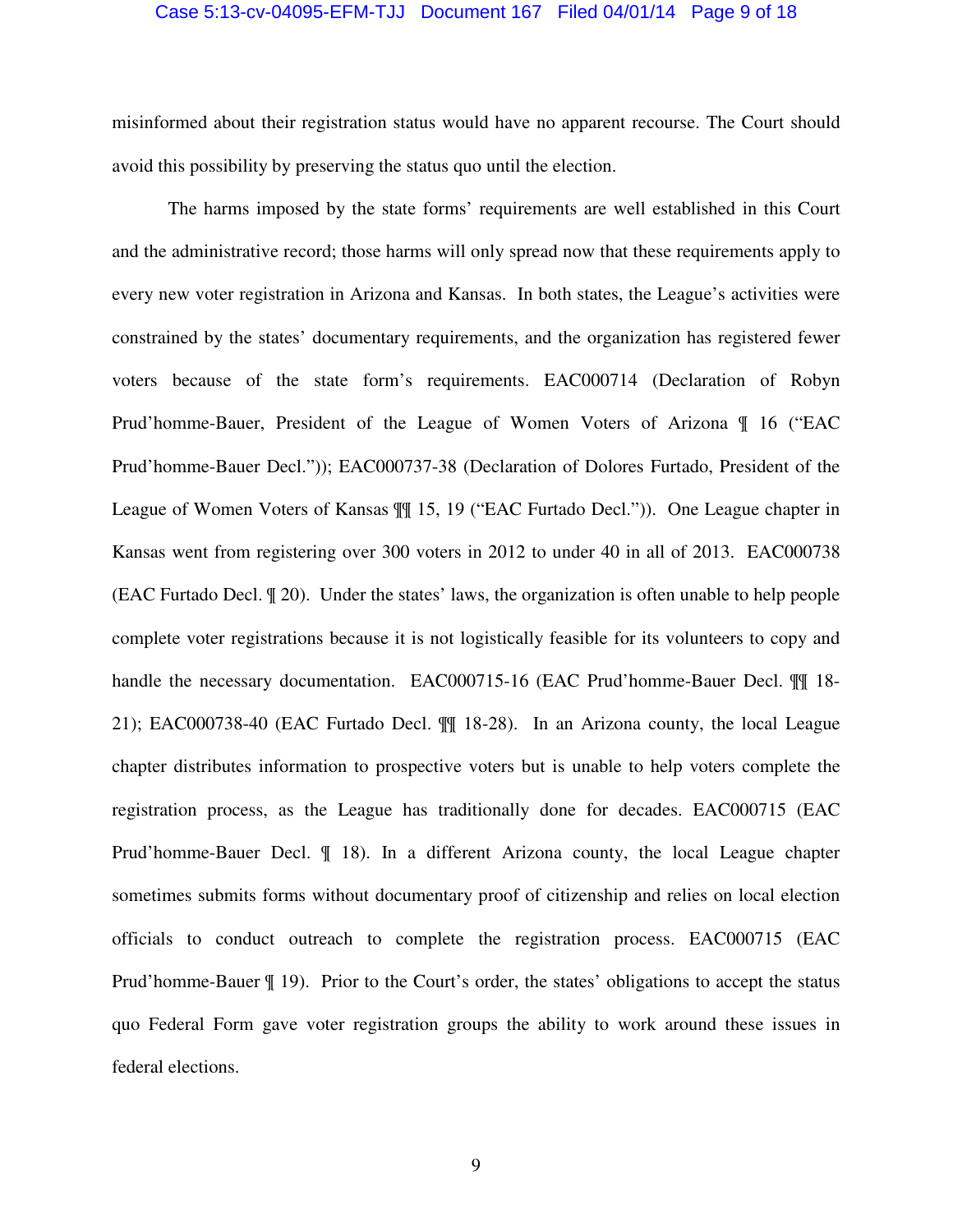### Case 5:13-cv-04095-EFM-TJJ Document 167 Filed 04/01/14 Page 10 of 18

 A telling example of the harm to voter registration work took place just over a week after the Court issued its order. On March 28, 2014, the Johnson County, Kansas League set out to register voters at a naturalization ceremony. Furtado Decl. in Supp. of Mot. to Stay ¶ 15. These ceremonies have been critical to the League's work since Kansas's law took effect; they are perhaps the only place where people are guaranteed to physically have documentary proof of their U.S. citizenship.<sup>3</sup> At the March 28 ceremony, when Johnson County League members attempted to photograph individuals' naturalization certificates on an iPad provided by the county Election Commissioner, U.S. Citizenship and Immigration Services (USCIS) employees instructed the League members to not photograph the documents. When a newly naturalized citizen attempted to photograph his certificate for these purposes, he was also told that he could not photograph or copy the document. The League members attempted to register 85 individuals but completed registrations for none of them. *Id.* ¶¶ 15-20. If League members and other voter registration groups continue to be prohibited from photographing these documents, there will be no way for the League to register voters at naturalization ceremonies.<sup>4</sup>

 This would also significantly interfere with naturalized citizens' ability to register to vote. If they are unable to register at a naturalization ceremony and are prohibited from photographing or copying their naturalization certificate for a mailed registration and have no other documentary proof of their citizenship, these citizens would have to physically appear at an

<sup>&</sup>lt;sup>3</sup> In an example of how critical such events have become, one League chapter in Kansas stopped all of its voter registration activities after the requirements' implementation and resumed only at naturalization ceremonies. EAC000739 (EAC Furtado Decl. ¶ 23).

<sup>&</sup>lt;sup>4</sup> Federal law prohibits anyone without "lawful authority" from photographing a naturalization certificate. 8 U.S.C. § 1426(h). It is unclear how that provision ought to apply to copying for the purpose of voter registration. Nonetheless, based on this incident, it is appears that at least some federal officials are seeking enforce that provision in a way that prevents naturalized citizens from submitting complete voter registration applications.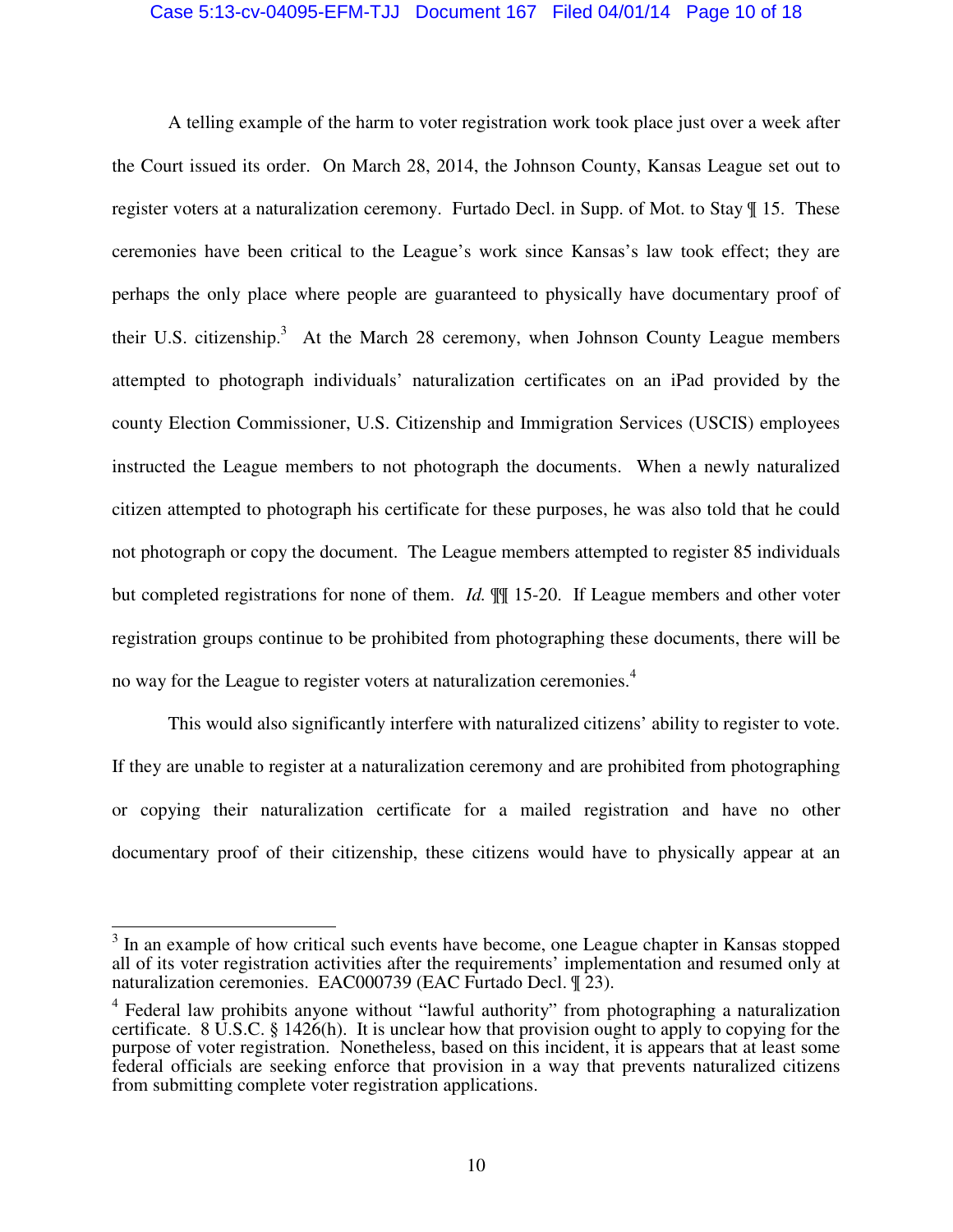#### Case 5:13-cv-04095-EFM-TJJ Document 167 Filed 04/01/14 Page 11 of 18

election office with their paperwork to register to vote. *Id.* ¶ 22. If the Court's order is enforced, naturalized citizens will uniquely bear this burden.

 As demonstrated so dramatically in Johnson County, the Court's order will deprive the League and other voting registration groups of the ability to help register eligible voters who lack documentary proof of their citizenship. This order unfortunately comes as the League is planning to ramp up its voter registration efforts in both states. Declaration of Robyn Prud'homme-Bauer in Support of Motion to Stay ¶ 5; Furtado Decl. in Supp. of Mot. to Stay ¶ 13. The Arizona League is anticipating increased interest in this year's election because it will feature contests for both federal and statewide office. Prud'homme-Bauer Decl. in Supp. of Mot. to Stay ¶ 5 (attached hereto as Exhibit 2). As part of its efforts, the League there is making plans to conduct voter registration drives on university campuses, which will be significantly hindered if the Court's order is enforced. The Federal Form is an important tool to register college students to vote, and the League has found it particularly useful in its campus efforts. *Id.* ¶ 6. In the League's experience, many students do not carry documentary proof of citizenship with them, and students originally from another state who do not possess an Arizona driver's license would be unable to register to vote if they do not have their U.S. passport or birth certificate with them. *Id.* ¶ 6. The League is also concerned about the loss of a voter registration option for individuals whose names do not match their documentation—a group disproportionately consisting of women, in the organization's experience. *Id.* ¶ 7; Furtado Decl. in Supp. of Mot. to Stay ¶ 9. Without the Federal Form, the League will be unable to offer an alternative to these students and other eligible citizens who may not have the requisite documents when attempting to register to vote.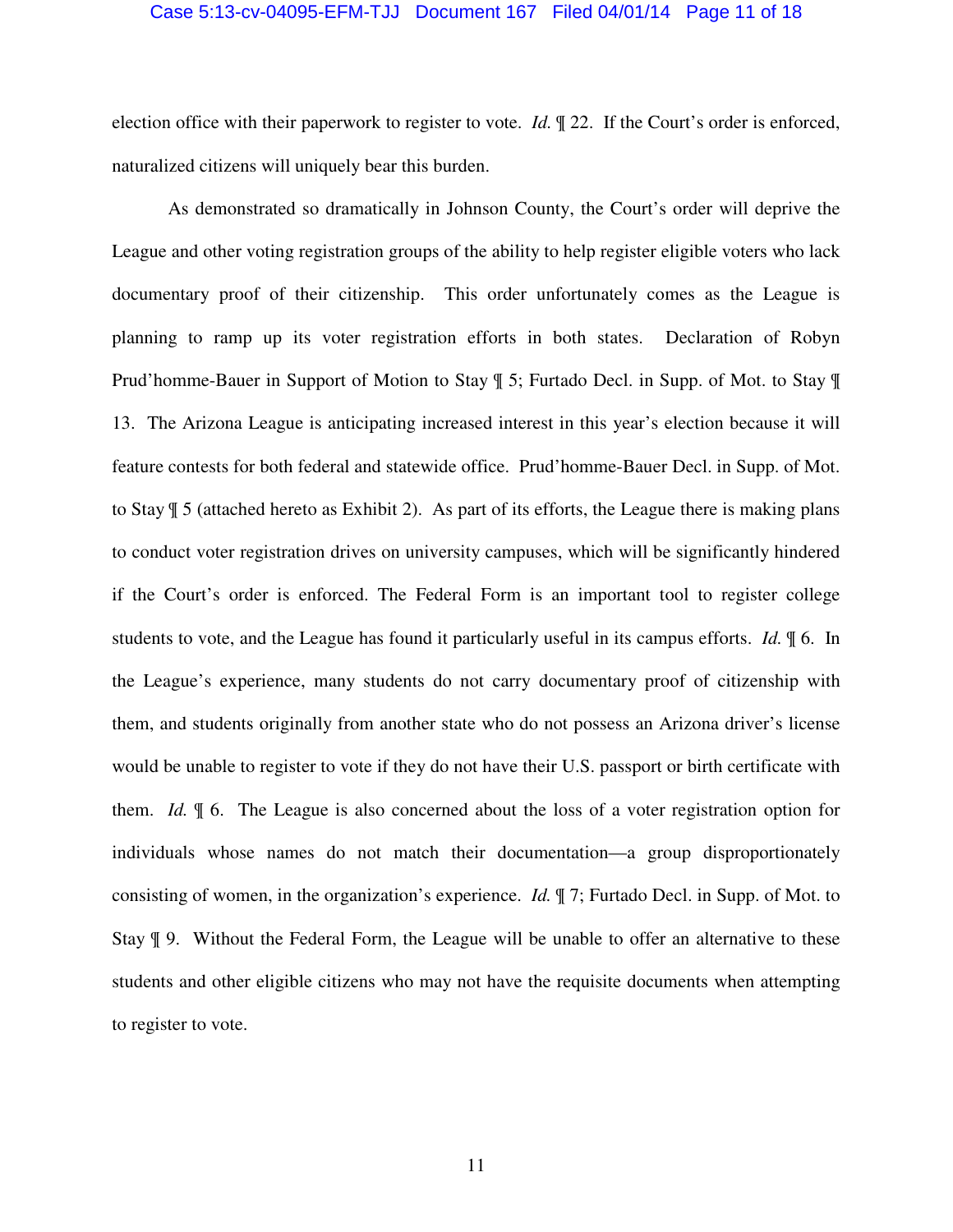#### Case 5:13-cv-04095-EFM-TJJ Document 167 Filed 04/01/14 Page 12 of 18

The Court's order will also compel local League chapters to attempt to work within the states' requirements with no alternatives—but their methods for doing so often rely on extra labor and are not reliable. For instance, the Kansas League is considering assisting people without citizenship documents if volunteers can verify that they were born in Kansas and that their names have not changed. Furtado Decl. in Supp. of Mot. to Stay ¶ 13. Under this prospective plan, the League would ask local election officials to search birth records. (If local officials do not do so, those voters will not be registered.) For those individuals born in another state or whose names have changed, the League will have to rely on those individuals to attempt to complete their registrations on their own, and possibly for election officials to follow up on their own. *Id.* ¶ 13. However, the Kansas League understands that at least one Kansas county has stopped sending letters to people on its suspense list because doing so was costly and not effective for completing voter registration applications. *Id.* ¶ 8.

Kansas' own experience with its state form demonstrates the confusion and potential disenfranchisement that can ensue when a voter registration form is changed. Since Kansas adopted a new state registration form in 2013 requiring documentary proof of citizenship, tens of thousands of Kansas have been placed on "suspense" lists due to lack of documentation that was not required by the previous form. Initially, 20,201 individuals were unable to register. Pls.' Br. in Supp. of Mot. for Relief, Ex. B-1 (ECF No. 140-2). It took months for Kansas to devise procedures to help remove some of these would-be voters from the suspense list, and, as of late January, more than 12,000 remained in suspense with the election fast approaching. Pls.' Br. in Supp. of Mot. for Relief, Ex. B-2 (ECF No.  $140-2$ ).<sup>5</sup> Given the difficulties accompanying a

<sup>&</sup>lt;sup>5</sup> Plaintiffs may contend that this data is irrelevant because of the relatively few Federal Form registrants in Kansas. However, this data indicates that thousands of prospective voters have already been affected by the state's documentary requirement. If enforced at this time, the Footnote continued on next page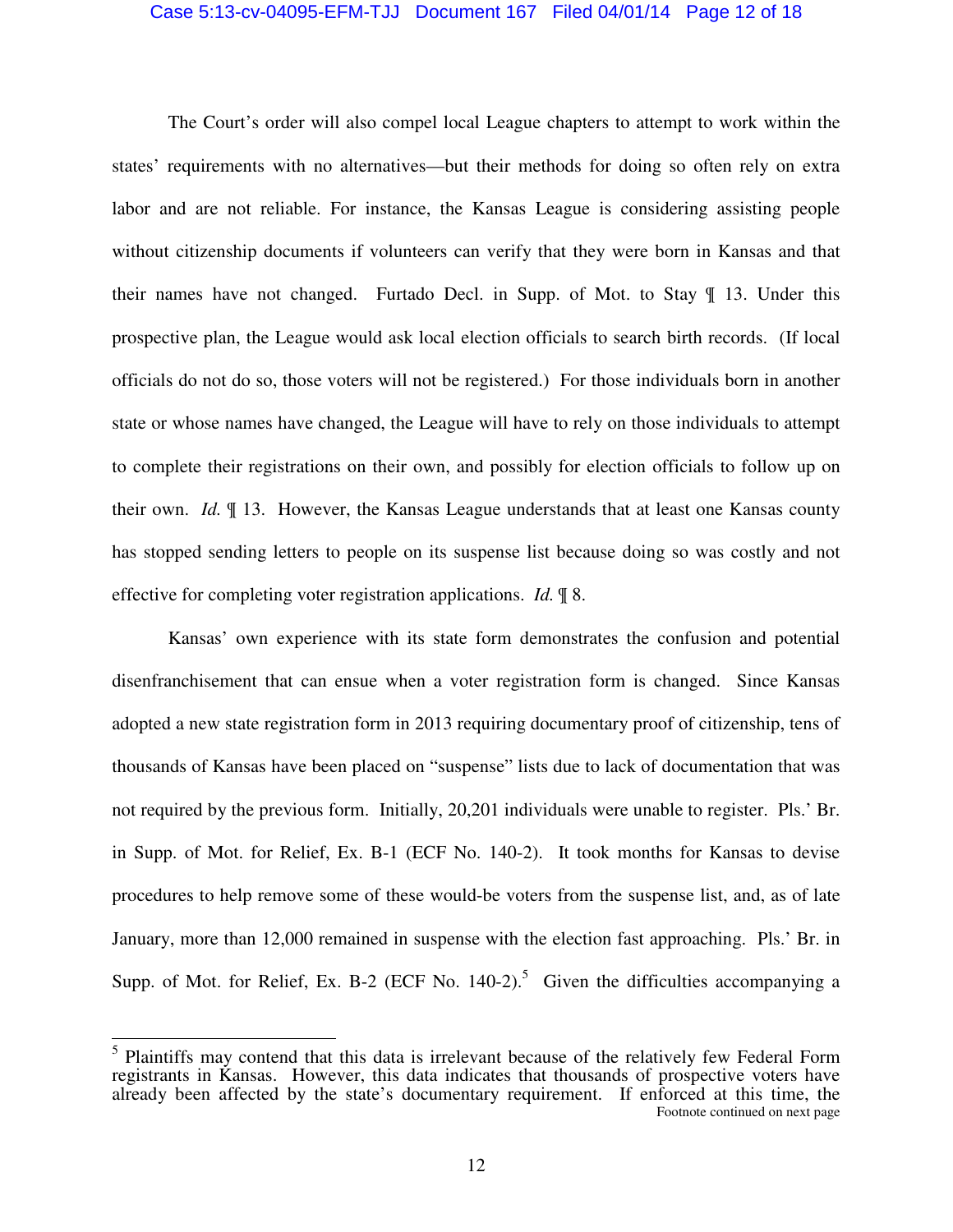### Case 5:13-cv-04095-EFM-TJJ Document 167 Filed 04/01/14 Page 13 of 18

registration form changed nearly 2 years before an election, it is likely that similar—if not more severe—confusion and trouble registering will ensue if another voter registration form is changed with little time to give notice or develop procedures for voters attempting to register with the new forms.

Additionally, a stay is also warranted in light of Defendant-Intervenors' pending appeal. In the event that the Tenth Circuit reverses the Court's order, the switch back to the status quo Federal Form could confuse voters even further and complicate the League's registration efforts at the height of the election cycle. In such a scenario, a large number of people will have had their voter registration applications unlawfully rejected but would still be unable to vote because they will not have been registered. Even if such individuals are registered, they may be misinformed as to their registration status and subsequently deterred from voting. These potential voters would effectively lose their right to vote. There is less potential harm in allowing Federal Form registrations to proceed without documentary proof of citizenship. If the Court stayed its order and the states later received a favorable decision from a reviewing court, the states could then verify the citizenship status of Federal Form registrants. The latter issue is correctable in a way that barring voter registrations is not.

All of the foregoing would further depress voter registration efforts in a year where the League's voter registration mission is at its most critical.

 $\overline{a}$ 

Footnote continued from previous page

Court's order would deny these individuals a means of registering to vote. The Federal Form was lightly used in the past because it offered no dramatic difference in procedure from the state form without a documentary requirement. With that requirement in place for the state form, potentially thousands of voters could register with the status quo Federal Form, making it more likely to be used than before.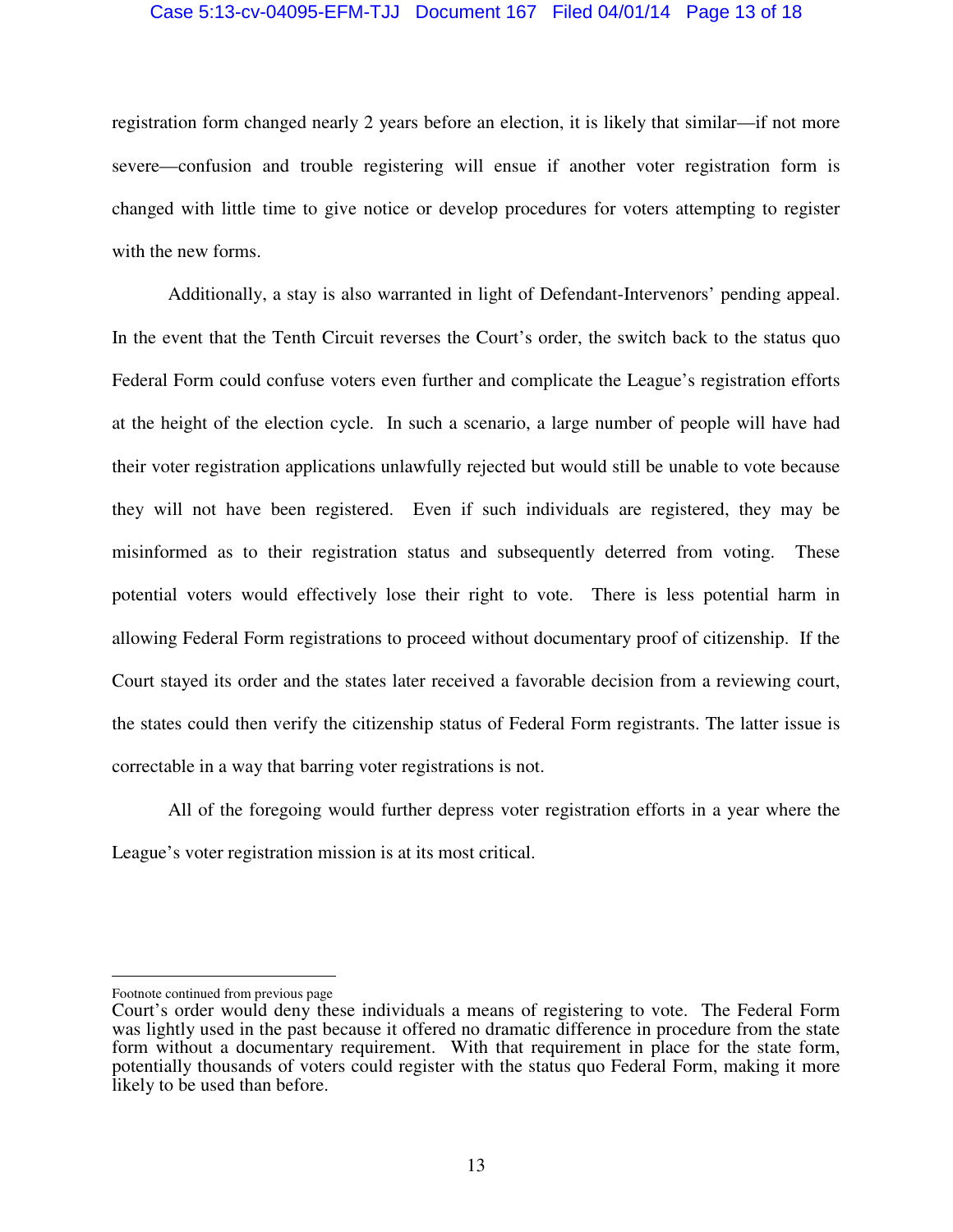### **D. Plaintiffs Would Not Be Harmed By Issuing a Stay**

 Plaintiffs contend that, without modification of the Federal Form, they will suffer substantial harm because non-citizens will register to vote in state elections and, to prevent such unlawful voting, Plaintiffs will be forced to implement a costly bifurcated election system. EAC001131 (Pls.' Br. in Supp. of Mot for Prelim. Inj. Relief at 21). However, there is no evidence that non-citizens have registered to vote in state elections using the Federal Form. And, in light of that lack of evidence, Plaintiffs' proposed bifurcated election system is wholly unnecessary. Maintaining the Federal Form in its current state pending resolution of an appeal will work no substantial harm upon Plaintiffs, and therefore, a stay is appropriate in this case.

## **1. Plaintiffs have presented no evidence that even a single non-citizen registered to vote using the current version of the Federal Form.**

In pleadings before this Court, Plaintiffs argued that, if the Federal Form is not modified, they "will be forced to register unqualified voters" with that form. EAC001131 (Pls.' Mot. for Prelim. Inj. Relief at 27). However, at oral argument, Plaintiffs conceded that they have *no evidence whatsoever* that the Federal Form was used by even a single non-citizen to register to vote in Arizona or Kansas. Hr'g Tr. 165:25-166:3 Feb. 11, 2014 ("We [Kansas election officials] have not attempted to distinguish among the 20 aliens – and neither has Arizona attempted to distinguish among the 196 aliens – whether they used the Federal Form or the state form."). It is quite possible that *none* of the alleged non-citizens who registered to vote in Arizona and Kansas actually used the Federal Form—and Plaintiffs have failed to adduce a single shred of evidence suggesting otherwise. $6$ 

 6 Plaintiffs also failed to demonstrate that the individuals were non-citizens at the time they registered to vote. In Kansas, for instance, election officials identified the alleged non-citizens who registered to vote using a database of all individuals who applied for and obtained special driver's licenses for non-citizens. EAC000913 (Declaration of Brad Bryant ¶¶ 2-3). The twenty individuals Kansas alleged to be non-citizens at some point held special driver's licenses issued Footnote continued on next page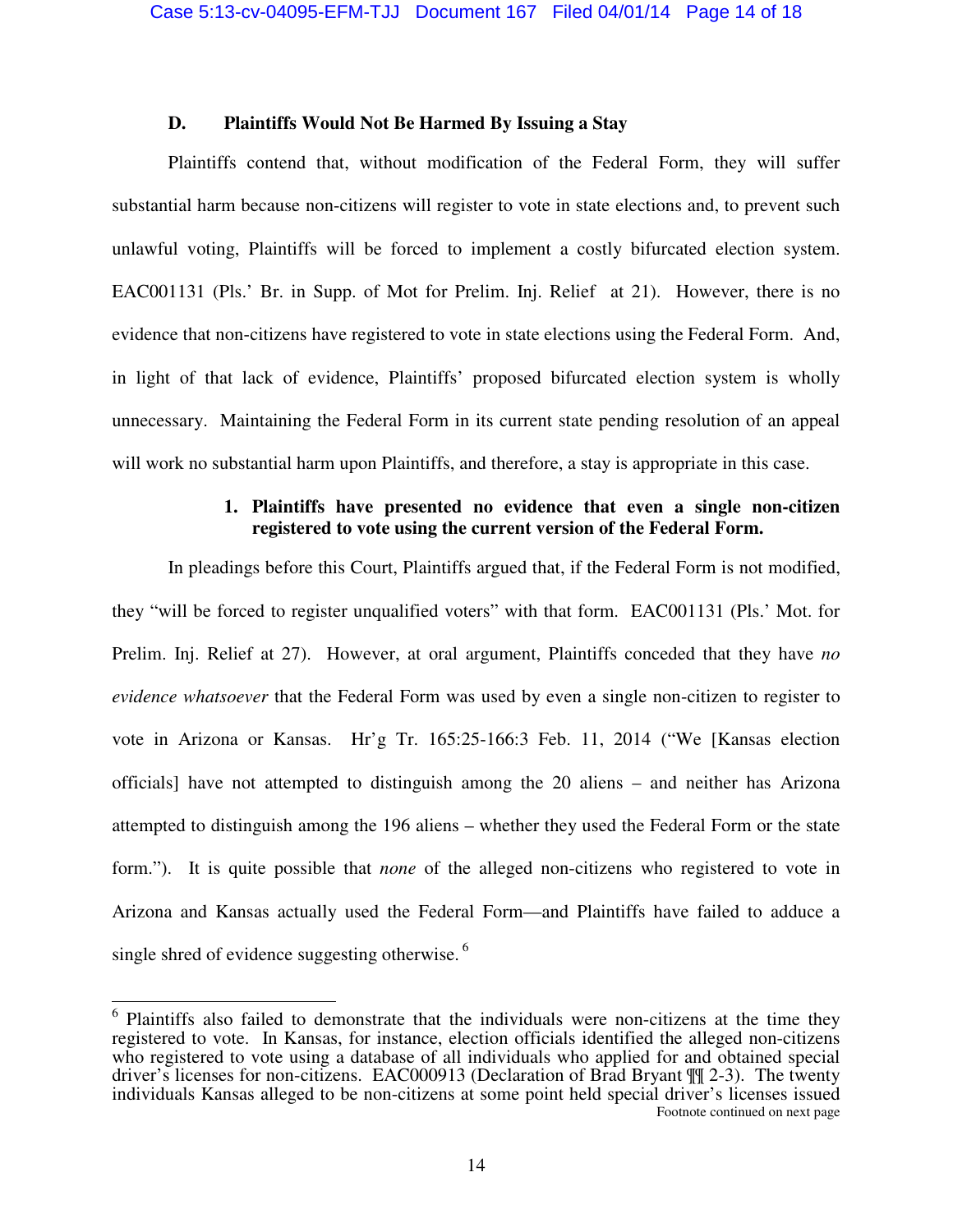#### Case 5:13-cv-04095-EFM-TJJ Document 167 Filed 04/01/14 Page 15 of 18

Plaintiffs have also argued that, unless the Federal Form is modified, they will be "forced to implement a bifurcated voter registration system that is unduly burdensome." EAC001131 (Pls.' Br. in Supp. of Mot. for Prelim. Inj. Relief at 21). However, any alleged harm that will arise from from this bifurcated system is both self-imposed and unnecessary in light of the fact that Plaintiffs have, for decades, maintained secure election processes without requiring documentary proof-of-citizenship at the time of voter registration.

Even if this Court accepts Plaintiffs' argument that additional steps must be taken to prevent non-citizens from registering and voting, Plaintiffs have demonstrated that they can verify citizenship status following registration, making their proposed bifurcated elections wholly unnecessary. Specifically, Kansas explained to this court that through its election officials' "diligent efforts," the state was able to verify the citizenship status of "roughly 7,700" United States citizens who were either unwilling or unable to provide documentary proof-ofcitizenship, or who were unaware that such documentary proof was even required. Pls.' Br. in Supp. of Mot. for Relief. (ECF No. 140) at 18-19. The success of Plaintiffs' "diligent efforts" undermines any argument that they will suffer substantial harm from a stay, given that such efforts may very well eliminate the basis for Plaintiffs' purported need for bifurcated elections.

Finally, even in the event that bifurcated elections should be necessary, Plaintiffs dramatically overstate the burden and cost of conducting such elections. Arizona claims that it will need to design over 4,000 new ballot styles and print over 100,000 federal-only ballots, at a total cost of over \$250,000. EAC001746 (Declaration of Tammy Patrick ¶¶ 13-16). However, despite claiming a need for that many ballots, Arizona has identified only 954 individuals "who

 $\overline{a}$ 

Footnote continued from previous page

to non-citizens. *Id.* However, Plaintiffs failed to consider—much less discredit—the possibility that these alleged non-citizens completed the naturalization process sometime after receiving their driver's license but before registering to vote.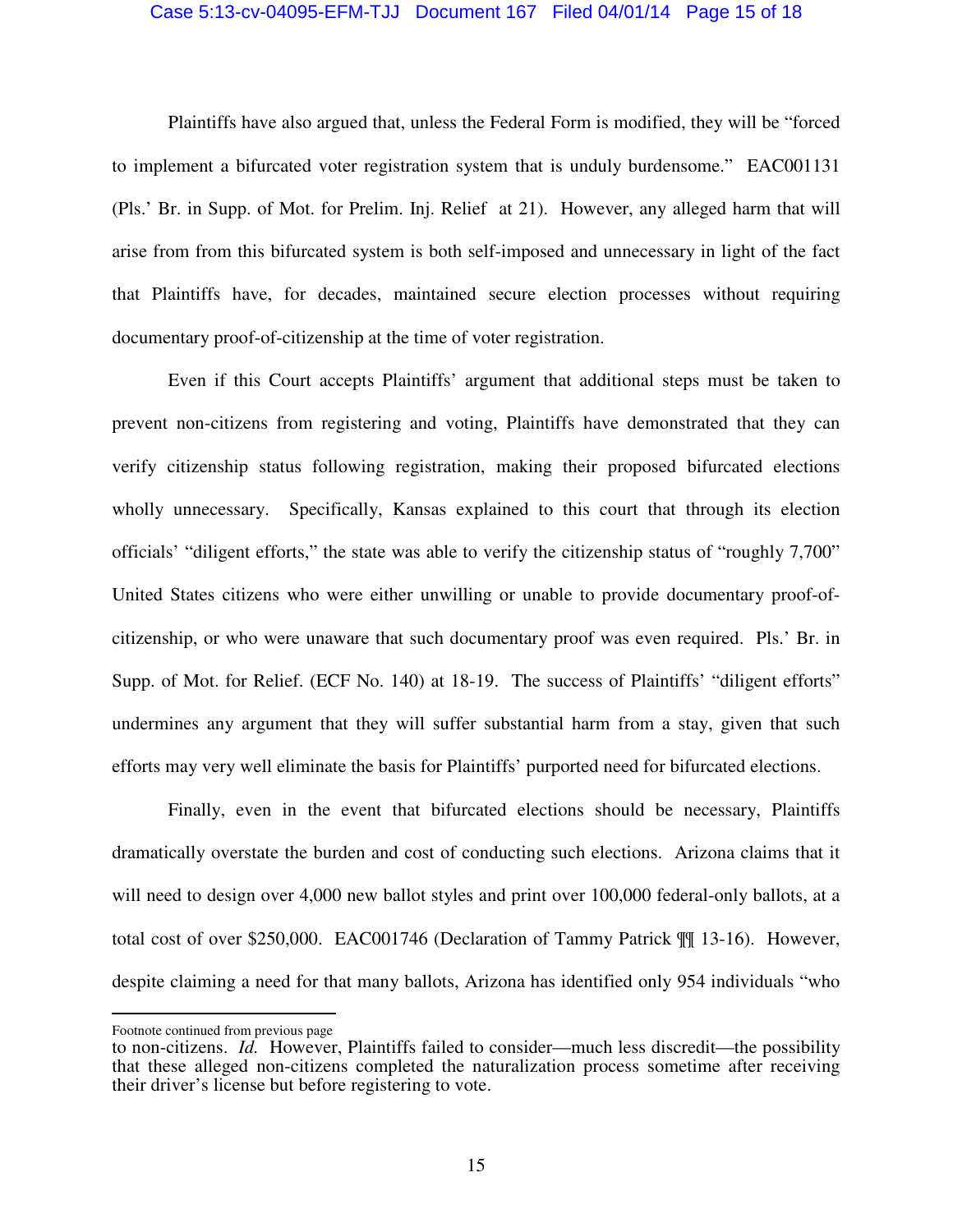#### Case 5:13-cv-04095-EFM-TJJ Document 167 Filed 04/01/14 Page 16 of 18

would be required to vote a Federal Only ballot" in any bifurcated election. EAC001745-46 (Patrick Decl.  $\mathbb{I}$  12(e)(iii)). Given that (1) there will be only one federal race on any 2014 Arizona ballot—an election for a member of the House of Representatives<sup>7</sup>—and (2) Arizona has only nine congressional districts, Arizona's estimate of the cost imposed by any bifurcated election is overblown. Maintaining the current version of the Federal Form pending an appeal of this case does not require a bifurcated election in the first place, and even Plaintiffs choose to impose upon themselves the costs of such an election, those costs will hardly amount to "substantial harm" in light of the fact that only a tiny number of voters will be eligible to participate in the Federal-Only balloting for a single federal election.

## **E. Denying A Stay Would Be Contrary To The Public Interest**

Congress enacted the NVRA to "increase the number of eligible citizens who register to vote" and to protect citizens from "discriminatory and unfair registration laws and procedures" that can have "a direct and damaging effect on voter participation." 42 U.S.C. § 1973gg. To further these goals, Congress provided for the Federal Form to "guarantee<sup>[]</sup> that a simple means of registering to vote . . . will be available" regardless of "what procedural hurdles a State's own form imposes." *ITCA*, 133 S. Ct. at 2255. Maintaining the current version of the form—without Plaintiffs' documentary proof-of-citizenship requirement—will further the public interest in having "a simple means of registering to vote." *Id.* Implementing Plaintiffs' changes now, on the other hand, while this matter is still pending final resolution, will risk disenfranchising thousands of eligible U.S. citizens who seek to register using the Federal Form. Kansas concedes that over 7,700 eligible U.S. citizens would have been disenfranchised by the documentary proof-of-citizenship requirement, were it not for the "diligent" efforts of Kansas

 $\overline{a}$ 

 $7$  Arizona's United States Senators John McCain and Jeff Flake were most recently elected in 2010 and 2012, respectively. They will not face reelection until 2016 and 2018, respectively.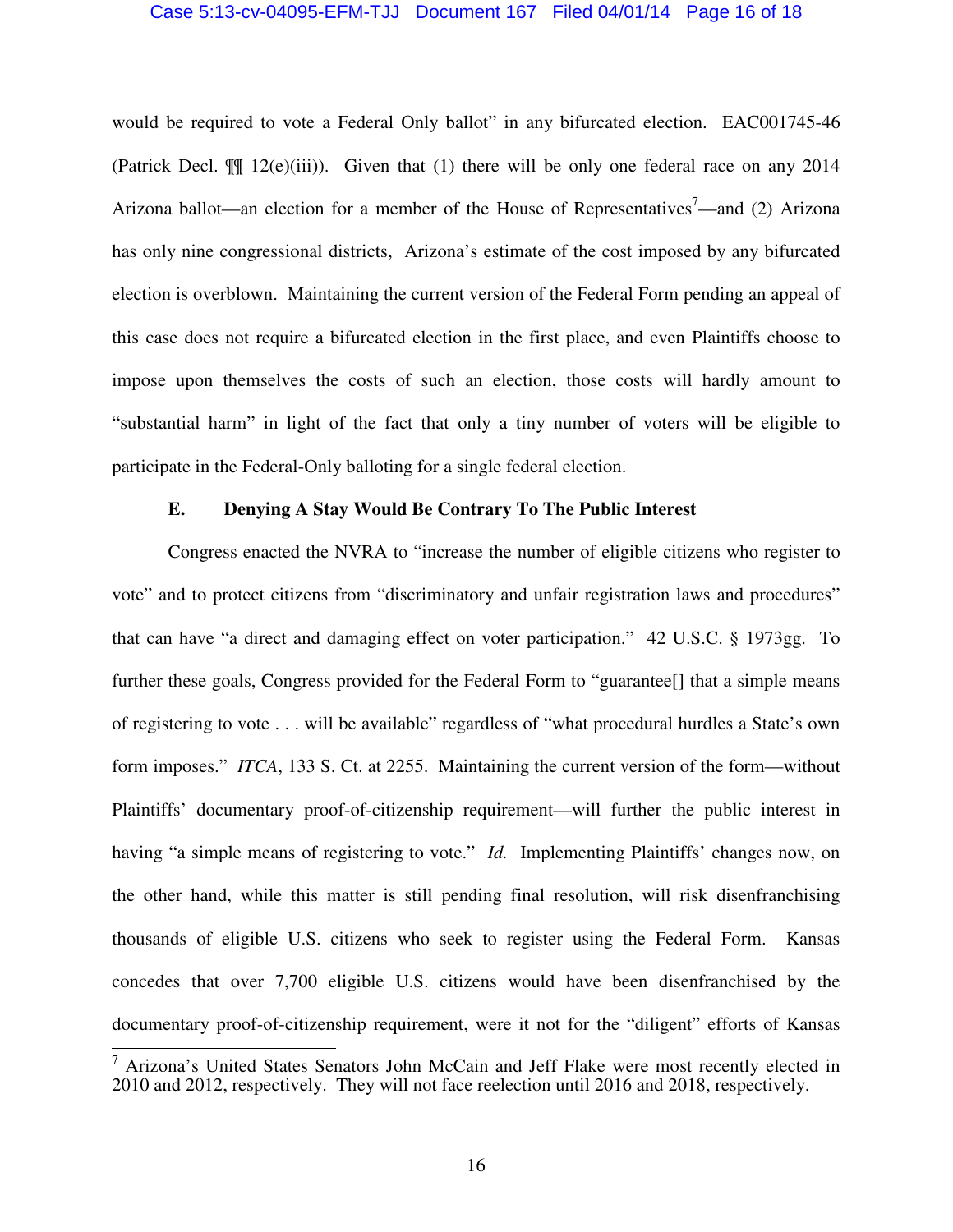### Case 5:13-cv-04095-EFM-TJJ Document 167 Filed 04/01/14 Page 17 of 18

election officials in verifying citizenship status after registration. *See* Pls.' Br. in Supp. of Mot. for Relief. (ECF No. 140) at 18-19. If the Federal Form is modified immediately, it is likely that more citizens will be denied their right to register and vote, all while the issues before this court continue to remain in dispute on appeal. Congress passed the NVRA to increase voter turnout. Without the "simple means of registering to vote" using the Federal Form, the public interest that Congress has laid out will be harmed. *ITCA*, 133 S. Ct. at 2255. Thus, the public interest favors a stay in this case.

### **III. CONCLUSION**

 Because the League has shown a substantial likelihood of success on the merits and the balance of harms weighs heavily in Defendants' favor, the League respectfully requests that the Court stay its March 19, 2014 Order pending the Defendant-Intervenors' appeal to the Tenth Circuit.

Michael C. Keats (*pro hac vice*) Bonnie L. Jarrett (*pro hac vice*) Adam Teitcher (*pro hac vice*) Kirkland & Ellis LLP 601 Lexington Avenue New York, NY 10022 Phone: 212-446-4800 Fax: 212-446-4900 Email: michael.keats@kirkland.com, bonnie.jarrett@kirkland.com, adam.teitcher@kirkland.com

Neil Eggleston (*pro hac vice*) Susan Davies (*pro hac vice*) Jonathan Janow (*pro hac vice*) Rachel B. Funk (*pro hac vice*) Kirkland & Ellis LLP 655 Fifteenth Street, N.W. Washington, D.C. 20005

#### **/s/ David G. Seely**

David G. Seely, No. 11397 Fleeson, Gooing, Coulson & Kitch L.L.C. 1900 Epic Center, 301 N. Main Wichita, KS 67202 Phone: 316-267-7361 Fax: 316-267-1754 Email: dseely@fleeson.com

Wendy R. Weiser (*pro hac vice*) Director, Democracy Program Tomas Lopez (*pro hac vice*) Jonathan Brater (*pro hac vice*) Brennan Center for Justice at NYU School of Law 161 Avenue of the Americas, 12th Floor New York, NY 10013 Phone: 646-292-8318 Fax: 212-463-7308 Email: wendy.weiser@nyu.edu, lopezt@exchange.law.nyu.edu,